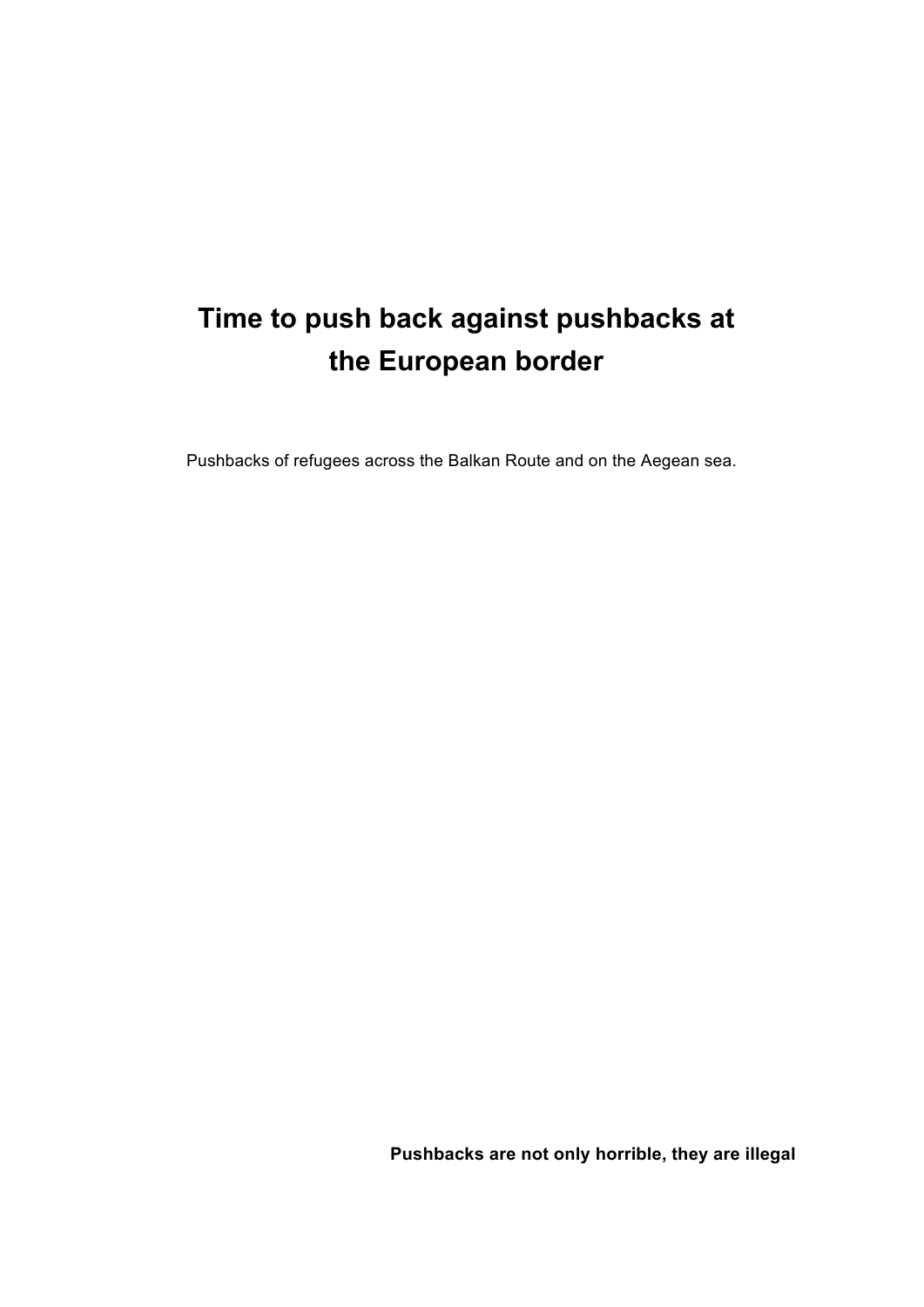*"They don't respect anyone, even a woman like me.They were searching for me and they were yelling at my little daughter and even tried to hit her. It was inhuman. Then they put us in the cell."*

- (Border Violence Monitoring Network, 2021, para. 9).

A 20-year old woman from Iraq was traveling with her 2 year old child, her husband and three other men from Turkey, via Greece to Bulgaria. The group was apprehended in the mountains by five officers, who stated that they were police officers. This Iraqi woman and the group that was with her were pushed back by these police officers, to somewhere close to Mikro Direio. During this pushback, the group had to endure abuses such as beating, kicking, sexual assault, forced undressing, threatening with guns, theft and reckless driving. This testimony was published on the 10th of March, by Border Violence Monitoring Network (Border Violence Monitoring Network, 2021).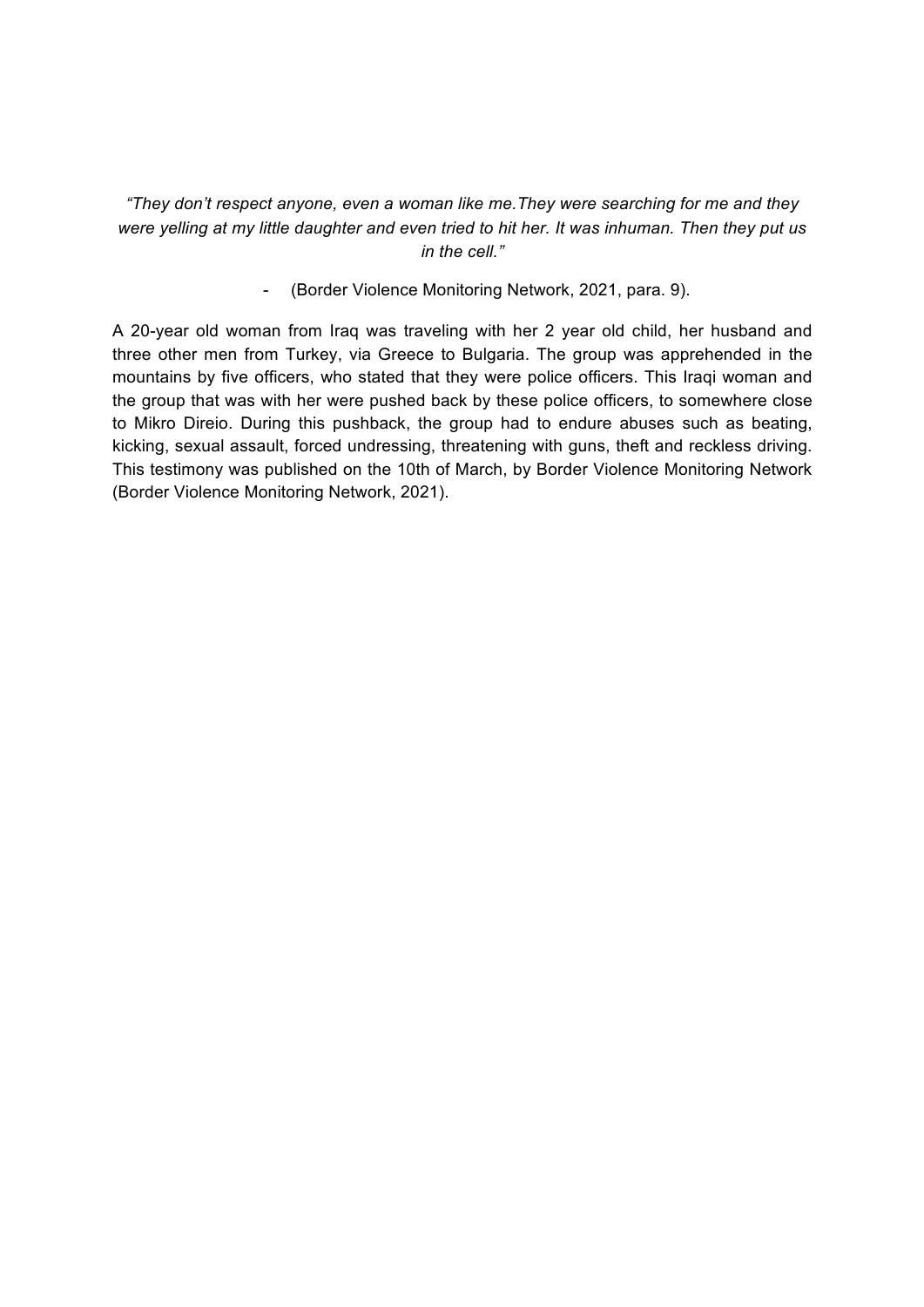#### **Introduction**

When searching through the testimony database provided by the Border Violence Monitoring Network - a network that reports on the human rights abuses at the borders of Europe - one quickly finds out that the above mentioned testimony does not stand alone. Currently (23-02- 2022), the database counts 278 pages, with about 5 testimonies per page. Testimonies often involve multiple people: from smaller to bigger groups. In some cases, there are also minors involved, starting at the age of just a few months old.

This article aims at giving an idea of the severity of the pushbacks happening at the European border, focussing on the Balkan and Greece. To do so, this article will explain what a pushback entails and what is considered the Balkan Route. After this, three entities that are involved in the pushbacks are outlined. According to an article by Jackson (2021) on Refugees Rights Europe, testimonies show the role of the Croatian Police Force and the Hellenic Coast Guard as perpetrators of the violent pushbacks. In addition to this, Frontex, which is the European Union's border control agency, has recently been added to this list (Jackson, 2021). Because of this, three different cases are studied in this article, in order to illustrate the harshness of the pushbacks. Important to note is that the immense hurt and suffering that is caused by pushbacks can never be completely captured in one article. The aim of this article is to create more awareness about these forms of human rights violations.

#### **What is a pushback (and why is it illegal)?**

Every year, Germany chooses the 'Unwort' of the year. This is a word which is often used, however according to the jury, is quite inappropriate as it does not seem to acknowledge the reality and dimensions behind the word. In 2021, 'pushback' was chosen to be the 'Unwort' of the year because it overshadows the inhumane process that deprives people who are fleeing from their fundamental rights to ask for asylum (Roessler, 2022). According to the Oxford Learner's Dictionary, a pushback is to oppose a plan, idea or change (Oxford Learner's Dictionary, n.d.). In the context of refugees and border control, a pushback is defined by the European Council for Constitutional and Human Rights (ECCHR) as:

*"A set of state measures by which refugees are forced back over a border - generally immediately after they crossed it - without consideration of their individual circumstances and without any possibility to apply for asylum or to put forward arguments against the measures taken. Push-backs violate – among other laws – the prohibition of collective expulsions stipulated in the European Convention on Human Rights"* (European Council for Constitutional and Human Rights, n.d., para. 1).

Pushbacks are not only a violation of the European Convention on Human Rights, they also violate the 1951 UN Refugee Convention. This convention entails the right to seek asylum as well as the principle of non-refoulement. This principle prohibits states from returning someone, who has declared the will to apply for asylum, to a place where they are in danger of persecution (Border Violence Monitoring Network, n.d.-c). Even more so, the United Nations High Commissioner for Refugees (UNHCR) states that the principle of nonrefoulement is one of the core principles of the 1951 Convention (UNHCR, n.d.). In addition, the principle of non-refoulement has also been adopted into legislation, even at EU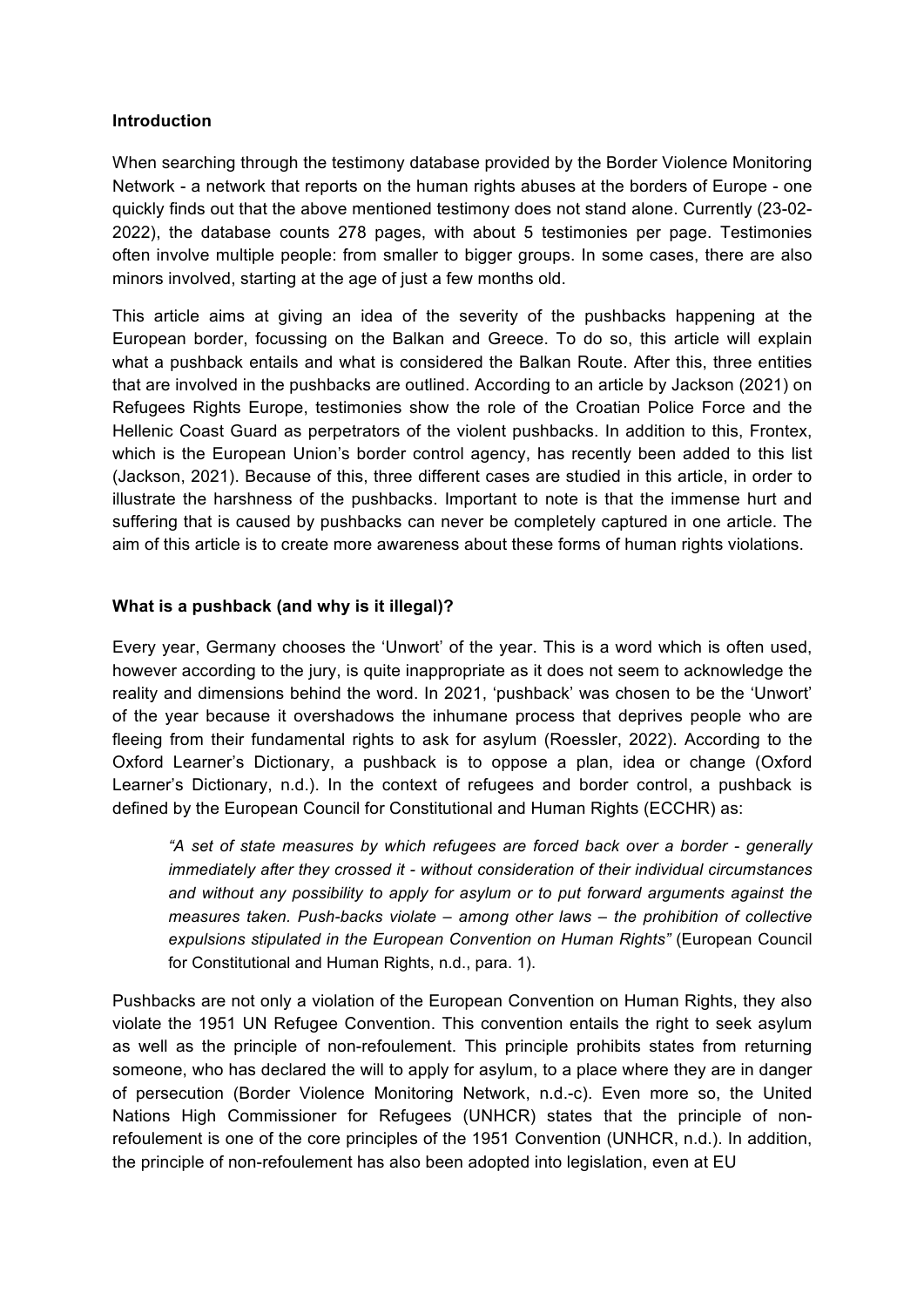level. Furthemore, all EU member states are signatories of the Refugee Convention (Border Violence Monitoring Network, n.d.-c).

Due to the lack of a better term, the term 'pushback(s)' is used throughout this article. However, it is urged to keep in mind the inhumane dimension and the suffering behind this word while reading further.

## **The Balkan Route**

One of the places where violent pushbacks regularly happen is along the Balkan route, which is a collection of different routes through the Balkan for migrants and refugees in their attempt to reach Europe (Abikova & Piotrowicz, 2021). While the Balkan route was officially 'closed' in 2016, practice turned out to be different. During the summer of 2015, the Balkan region underwent a process of reborderization, which started with a long fence created by Hungary (Abikova & Piotrowicz, 2021). In the months following, other countries also changed their border regimes. In March 2016, Balkan countries started to rapidly secure their borders, which resulted in closed borders. However, this policy of closed borders did not stop refugees from taking this route. Evenmore so, it did not close the route through the Balkan. Subsequently, more violent pushbacks have been observed since the securitization of the borders (Abikova & Piotrowicz, 2021).

Even though refugees are still coming to Europe via this route, it is not an easy journey. Along the route, people who decided to leave their homes are often confronted with harsh forms of violence by the border police and paramilitaries, who seem to take matters into their own hands.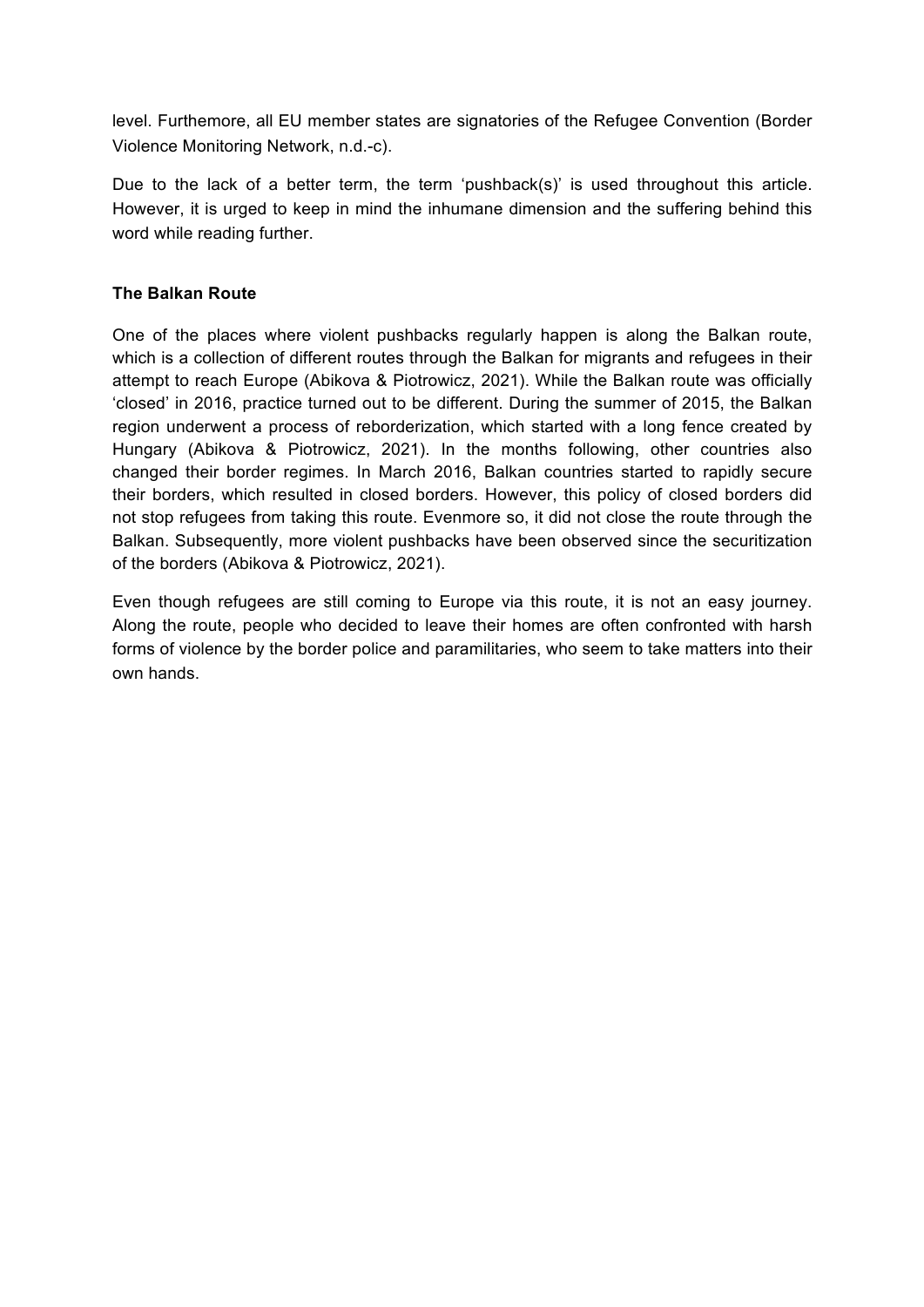### **Border Violence Monitoring Network**

To make this statement more concrete, further elaboration on statistics offered by 'The Border Violence Monitoring Network' (BVMN) will be discussed, which is an independent network involving NGO's associations mainly in the Balkan region. BVMN monitors the human rights violations perpetrated at the border (Border Violence Monitoring Network, n.da). Out of their 1337 (12-01-2022) testimonies by migrants on the pushbacks, which affected more than 22646 people, only 8.8% (!) of the cases **did not** face violence. 72.4% of the migrants had experienced beating, 39% shared that they had been kicked and 62.4% had their belongings stolen (Border Violence Monitoring Network, n.d.-e). In 2021 about 53% of pushbacks certainly involved at least one person under 18 years old (Border Violence Monitoring Network, n.d-b). These examples are not the only forms of violence used (Border Violence Monitoring Network, n.d-d). More statistics can be found here.

# **Aegean Boat Report**

Aegean Boat Report (ABR) is an Norwegian NGO with a big network of dedicated people on the ground, that gathers data on the movement of people on the Aegean Sea (Aegean Boat Report, n.d-b). In the period from 2017 until 15-02-2022, they reported that 3.750 boats arrived at the Greek Islands, carrying 130.308 people. On the other hand, 6.416 boats and 221.145 people have been stopped by the Turkish Coast Guard (Aegean Boat Report, n.da). ABR reports that pushbacks have increased 97.2% since the 3rd of December 2021, in comparison to the same time period in 2020 (European Council on Refugees and Exiles, 2022). According to ABR, approximately 26,000 people have been victims of illegal pushbacks since March 2020 (European Council on Refugees and Exiles, 2022). These pushbacks have also involved children. A shocking testimony shows that in January 2022 a pushback took place, involving 25 people, from which 17 were young children. These people were beaten and abused, before they were set adrift on sea from Lesbos (European Council on Refugees and Exiles, 2022).

Read their reports and findings here. The photos shown are heartbreaking and shocking.

#### **Croatia and the Croatian Police Force**

What becomes clear from the data of BVMN, is that most of the pushbacks they registered took place in Croatia (Border Violence Monitoring Network, n.d.-d). Furthermore, as mentioned before, from testimonies it can be derived that the Croatian Police Force plays a role in the perpetrators of pushbacks (Jackson, 2021). This means that this is an important element to discuss when looking at the Balkan Route. To illustrate the severity of the pushbacks at the Croatian border, one should know that the European Committee for the Prevention of Torture and Inhuman or Degrading Treatment or Punishment has condemned the brutal practices perpetrated by the Croatian border police (Grgurinovic, 2021). In addition to this, a report on this was written and published. This report states: "The alleged illtreatment consisted of slaps, kicks, blows with truncheons and other hard objects (for example, butts/barrels of firearms, wooden sticks or tree branches) to various parts of the body" (Grgurinovic, 2021, para. 7).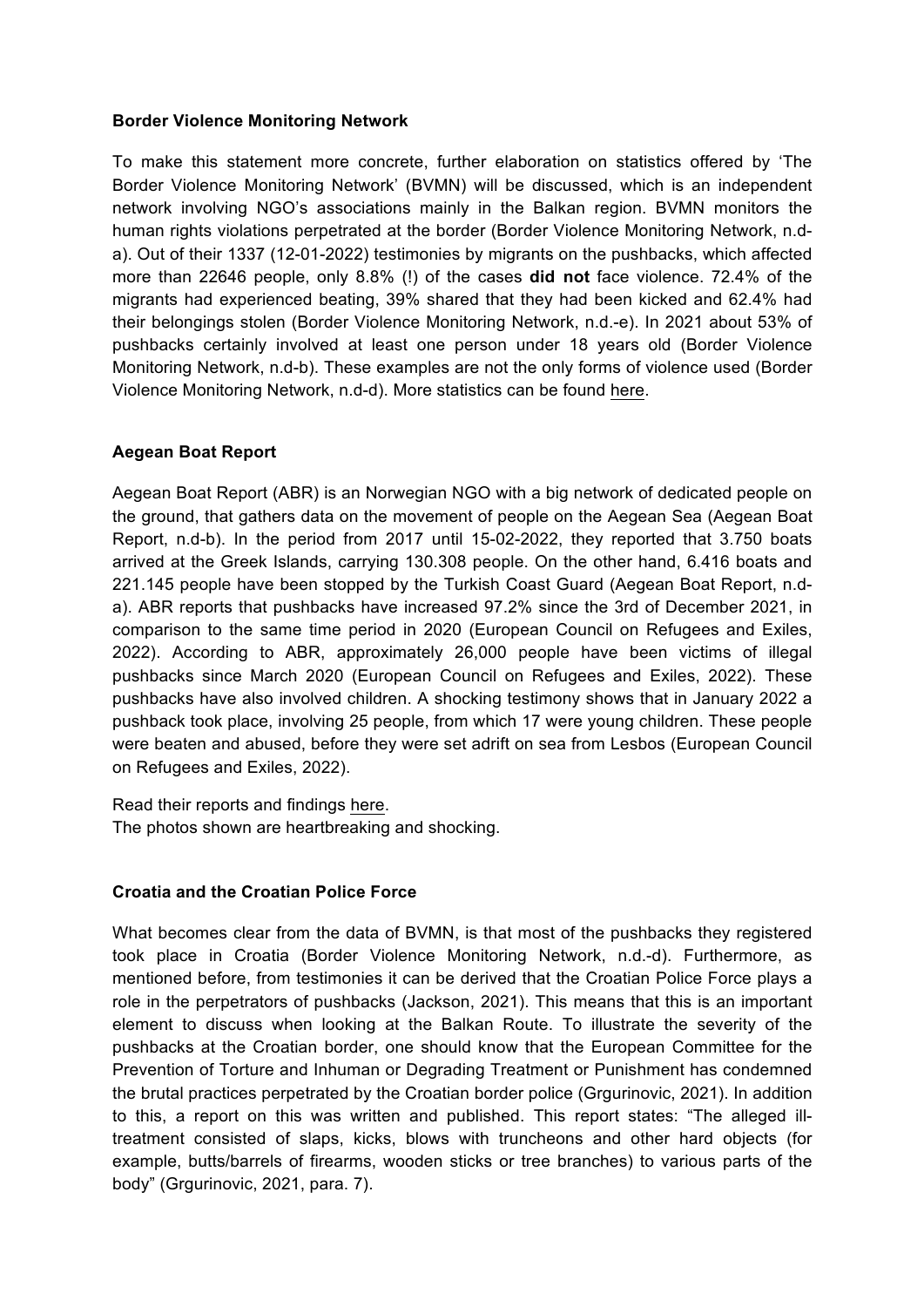To go even further, there is evidence of 'shadow armies' operating in Croatia. These are people wearing balaclavas and have their uniforms adjusted in such a way that they are completely unrecognizable (Christides et al., 2021). Furthermore, according to a report published in Der Spiegel, special units in Croatia (and Greece) are deployed to force asylum seekers away from their borders. The investigators were able to film 11 pushbacks. In the videos, masked men are visible. They are wearing clothes that have resembling elements with uniforms of the Intervention Police. Furthermore, the Intervention Police uses specific truncheons, which these masked men were also carrying (Beer et al., 2021; Christides et al., 2021). Even more so, six Croatian Officers believed that the men in the videos actually belonged to the Intervention Police (Christides et al., 2021).

It seems as if these pushbacks are not incidental but instead part of an infrastructure created by Croatian Officials. Satellite images show several dirt roads that happen to have dead ends. At these dead ends sleeping bags, backpacks and even baby clothes are found. These things are indicators of what happens at these places (Christides et al., 2021). A report posted on Lighthouse Reports states the following about these pushbacks in Croatia: *"Croatia uses EU funds to finance these border operations. Based on documents in the EU's tender database, we know that the costs for the jackets, accommodation and per diems for the officers are paid out of the EU's Internal Security Fund (ISF)"* (Christides et al., 2021, para. 11). The special Units in Croatia are actually paid by the citizens of Europe (Christides et al., 2021). Knowing that violence against migrants and refugees is sustained by EU funds is a concerning practice.

# **Frontex**

Frontex is the European Union's border control agency that also plays a role in the violent pushbacks taking place along the Balkan Route. It is not the first time that Frontex is accused of violating human rights. In 2011, Human Rights Watch already stated that Frontex was perpetrating human rights abuses (Idzikowska, 2022). In addition to this, an article published by Bellingcat, stated that Frontex has been involved with maritime pushbacks at the Aegean Sea (Freudenthal, Waters & Williams, 2020).

Frontex was established in 2004, and is paid by the EU (read: by European taxpayers money). The initial task of Frontex was to monitor freedom of movement and safety in the Schengen area. However, the range of tasks has been expanded over time and in 2016 Frontex became the border and coast control agency of the EU (Idzikowska, 2022). Frontex's task range has not only expanded, their budget has also grown over time. In 2004, their budget contained around 6 million euros. In 2020, this budget had increased to approximately 460 million euros (Idzikowska, 2022). It is not completely clear what happens with this budget. Officially, since Frontex is a European agency, it has to be transparent about the spending of their budget. Nevertheless, according to the European Court of Auditors, Frontex is not communicating well enough about the results of their actions (Idzikowska, 2022). Additionally, Human Rights watch has also acknowledged and stated that Frontex is failing to protect people at the European border. Even more so, Frontex fails to properly investigate abuse against migrants at the border to Europe (Human Rights Watch, 2021).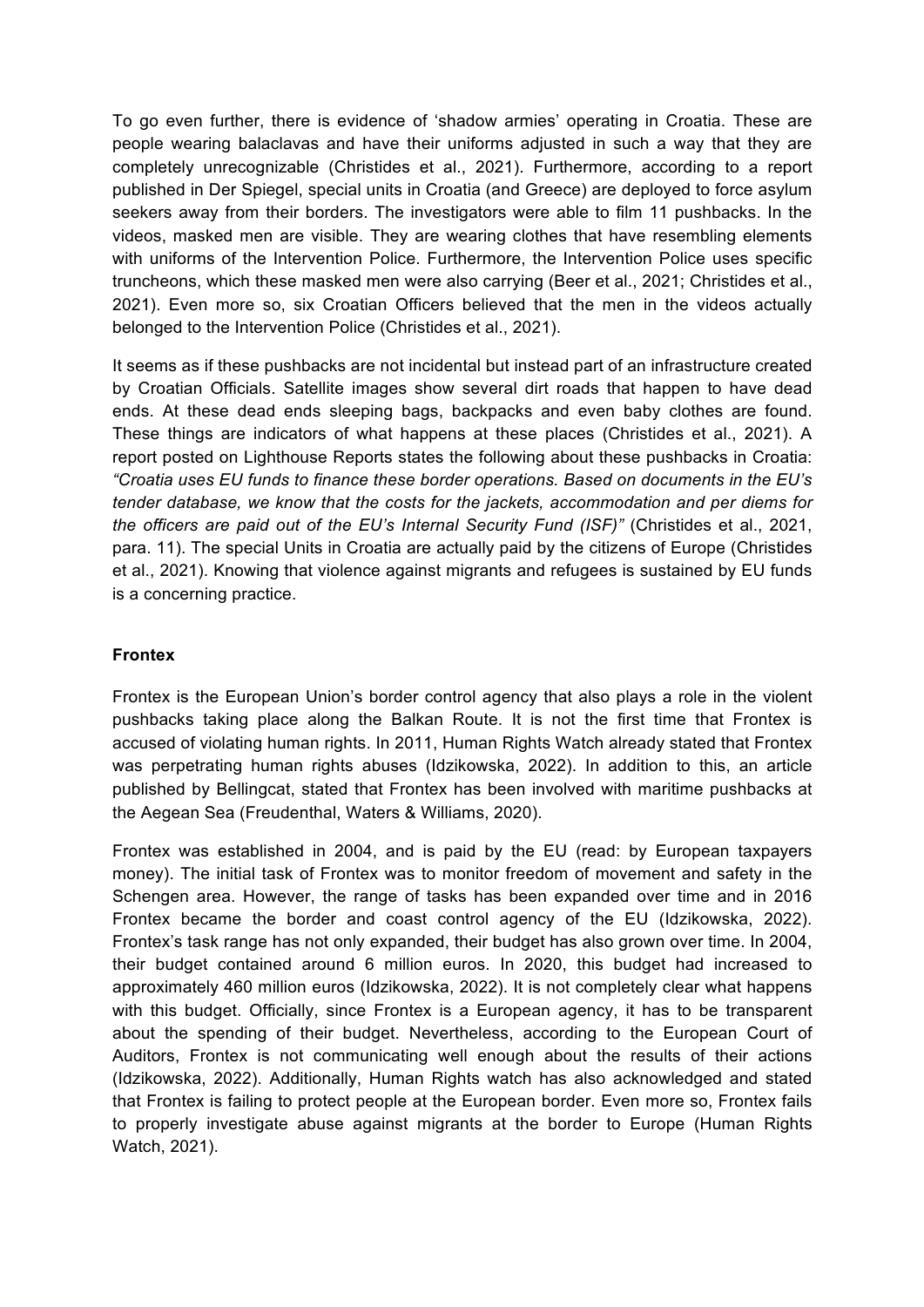The reason why it is difficult to hold Frontex accountable for their actions is the essence of their set-up and way of working. Frontex exists out of different states, parties, agencies and bodies. All of these factors also fall under different jurisdiction, which makes it extremely hard to allocate responsibility and wrongdoing (Flink, 2020). Furthermore, Frontex's activities are often kept secret. However, officially Frontex has to adhere to the EU Charter of Fundamental Rights which, amongst other things, guarantees rights to asylum and protection of refoulement and collective expulsions (Flink, 2020).

At a roundtable conversation at the Dutch parliament about the pushbacks, the difficulty of holding Frontex accountable is once more stressed. An investigation on how Frontex handles the reports of pushbacks and to what extent they are involved in the pushbacks was done. Some of the bottlenecks found are; the situation surrounding human rights in a country is often inadequately considered in Frontex's decisions, there are no accessible procedures to report complaints and abuses, and when complaints are filed, there is no independent research done on these reports (Strik, 2022). Furthermore, Frontex gets little to no access to information by the state they operate in, on areas where combined operations are done and areas that are at high risk of pushbacks (Strik, 2022). Watch the complete conversation on pushbacks at the European border at the Round Table here.

Thus, Frontex, an agency paid by the EU, is one of the actors who are responsible for pushbacks. In addition to this, it also seems quite difficult to hold them accountable for their actions. Frontex has been held accountable for an illegal action for the first time in 2021. The EU General Court found Frontex responsible for illegally deporting a Syrian family to Turkey after arriving in Greece. Through this pushback, the family was denied their human right to seek asylum and their right to non-refoulement (Hungarian Helsinki Committee, 2021).

# **Greece and the Hellenic Coast Guard**

Bellingcat, an international collective entailing journalists, investigators and researchers, published a disturbing article in 2020 (Bellingcat, n.d.). The article was also part of the research published and conducted by, amongst others, Lighthouse Reports and Der Spiegel, stating that masked men on a Hellenic Coast Guard boat had been involved in harassing refugees in the Aegean sea. These reports do not seem to be isolated instances. A broader pattern of maritime pushbacks seems to be identifiable, which violates national and international law (Deeb & Hadavi, 2020). Until the publishing of the article, it was not possible to know where the launches and the masked men came from. However, in video evidence, the authors may have found some answers to the questions. They investigated the RHIB that was visible in the video through tests. The vessel, which has very distinctive features, seems to suggest that the Hellenic Coast Guard was indeed involved in the incident (Deeb & Hadavi, 2020).

Furthermore, Amnesty International (2021) states that pushbacks in Greece are not solely instances, but have become policy;

*"Our research shows that violent pushbacks have become the de facto Greek border control policy in the Evros region. The level of organization needed to execute these returns, which affected around 1000 people in the incidents we documented, some*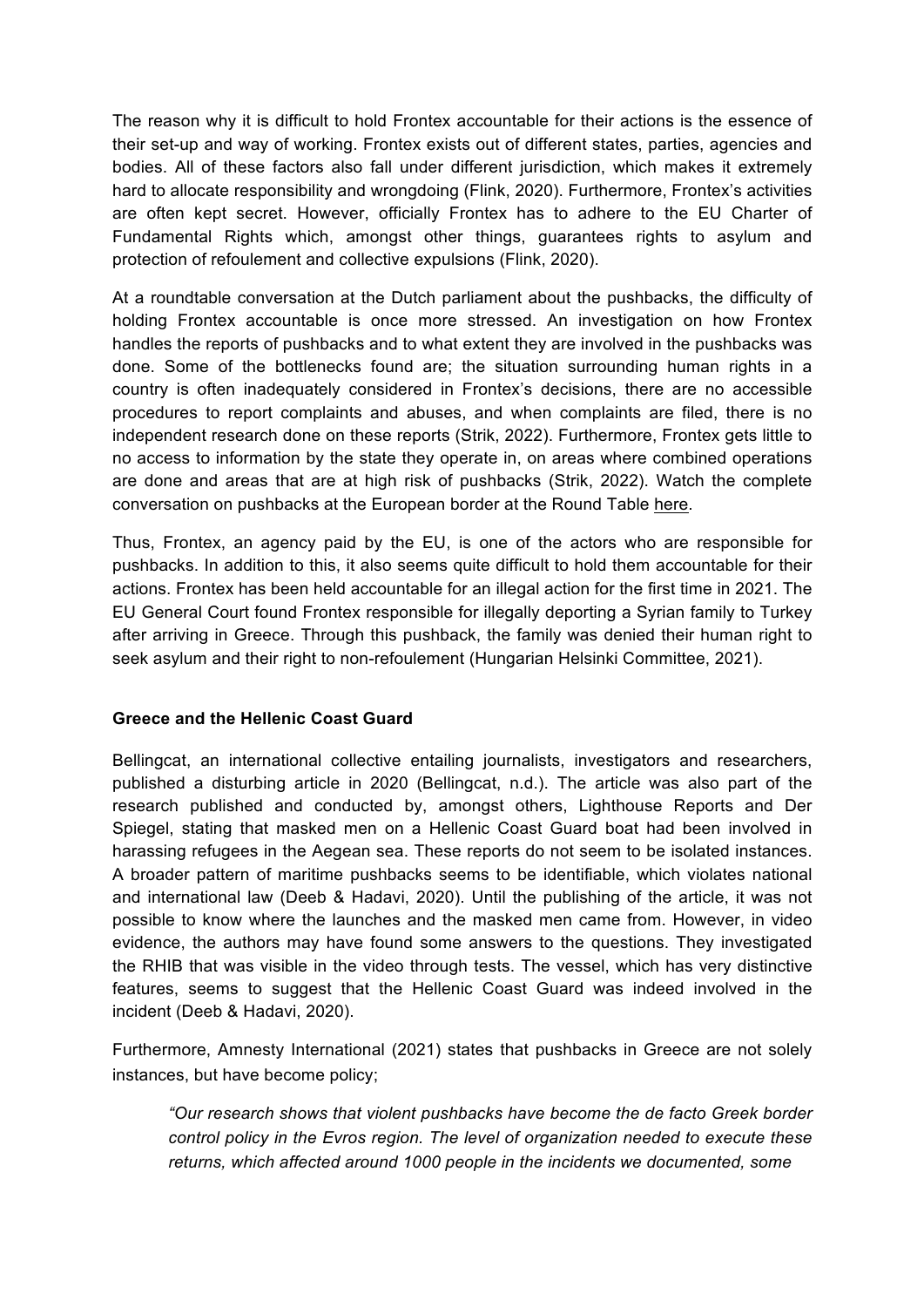*numerous times and sometimes via unofficial detention sites, shows just how far Greece is going to illegally return people and cover it up"* (para. 6).

The abuse does not only take place in the border regions of Greece, as people are also detained in the mainland of Greece. After this, these people are returned to the Evros region to be illegally pushed back (Amnesty International, 2021). Amnesty International did research and published a report about the pushbacks in Greece, which you can read here.

# **European values and policies**

All of this suffering is happening and sustained at the European border. What does this tell us about European values and potentially policy decisions? Linda Polman (2019), a Dutch investigative journalist, wrote a book called 'Niemand wil ze hebben' (translation: Nobody wants them) outlining the history of Europe's behavior towards migrants and refugees. Not only is this book a must-read, it is also a very hard lesson that shows that not much has changed. After the Second World War, the United Nations Refugee Convention was signed. However, instead of protecting refugees, the main focus of countries was on reducing the number of displaced persons. Through Polman's (2019) book it becomes painfully clear how little has changed over the years since the Second World War. About the observation of the Human Rights Council of the UN that Europe has developed a policy that accepts death as an effective anti-migration instrument, she writes: *"that is a sorrowful observation about a continent that promised itself 'never again' to be a beacon of civilization for the rest of the world"* [own translation] (Polman, 2019, p. 219).

According to Zoppi and Puleri (2021), by looking at the connection between European narratives, borders and policies, the confinement of asylum seekers and migrants can be explained based on policy responses. These policy responses are not unique to the area of the Balkan Route only. They are part of a more far-reaching attempt to normalize measures focussing on strictly controlling migration. This is done through creating spaces of exception. In these spaces people that are represented as out of the norm or seen as a threat to states, face abuse (Zoppi & Puleri, 2021).

Ever since the rebordering of the Balkans in 2015, pushbacks have been reported more frequently. These pushbacks, as mentioned before, allegedly involve Frontex officers. The zone between EU member states and the non-EU member states in the Western Balkan region has become one of the main areas of systemic violence and forced permanence (Zoppi & Puleri, 2021). The changes that have taken place in managing the migration flows across the Balkan, can be explained by looking at the pre-existing dynamics of border externalization by the EU. Here, it suggests another practice of off-shoring in the EU border policies. Through this practice, space on the European continent is performatively safeguarded. This also shows how the EU and national rules are not sufficient to deal with mass arrival (Zoppi & Puleri, 2021). Furthermore, the narratives of a 'crisis' have accelerated this process. Isakjee, Davies, Obradović‐Wochnik & Augustová (2020) even characterize the EU's border policy as 'liberal violence'. They describe the border regime as *"a form of "liberal violence" that seeks to elide both its violent nature and its racial underpinnings"*  (Isakjee, Davies, Obradović‐Wochnik & Augustová, 2020, p.1).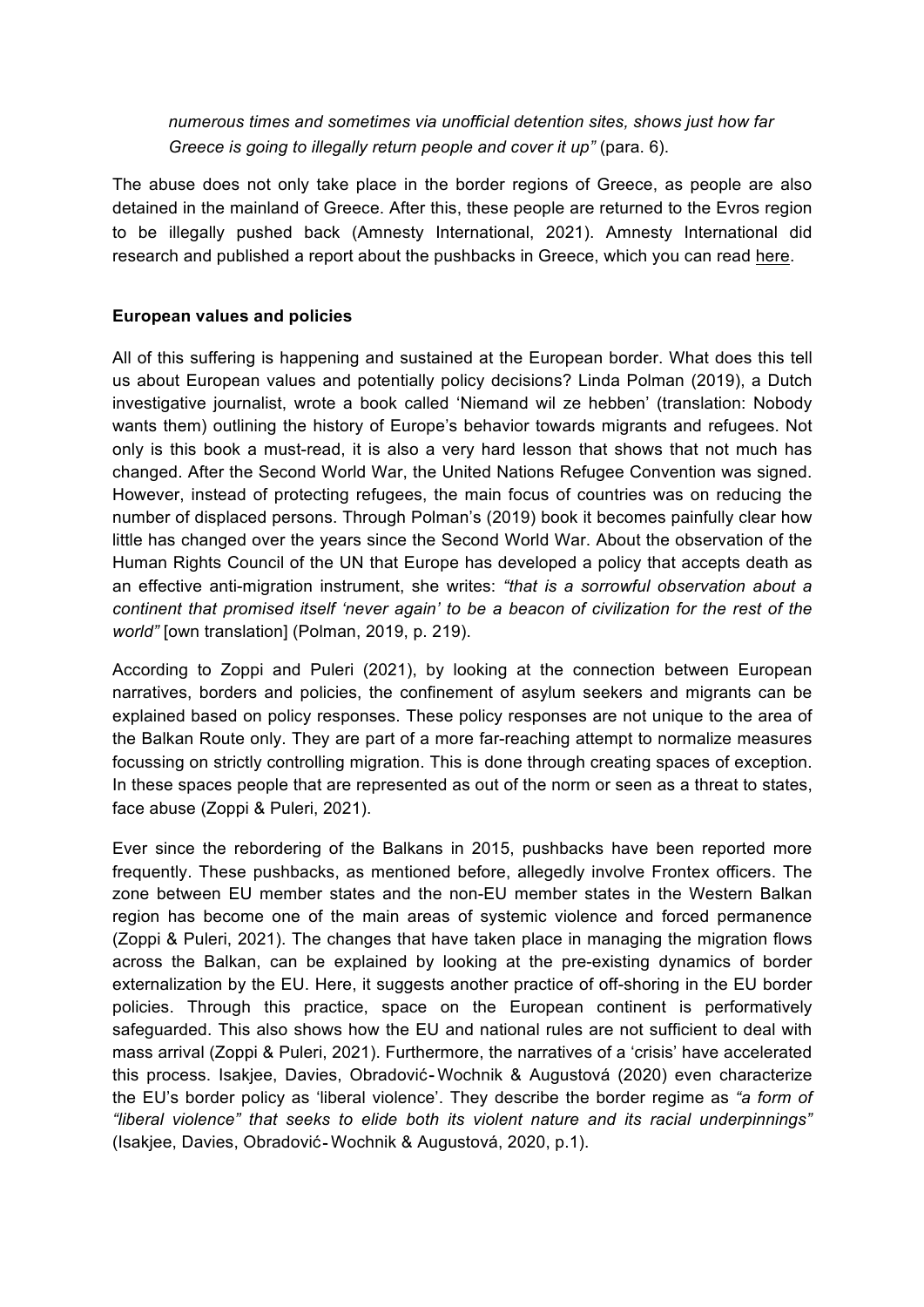## **Conclusion**

All of these shocking and saddening revelations about the pushbacks should make us question the policies of the EU and the lack of attention for these human rights violations. Pushbacks are not only horrible, they are illegal. Every person has the right to seek asylum. Pushbacks physically prevent refugees from practicing this right. Furthermore, when discussing the situation of refugees at the Balkan Route, we are discussing the situation of human beings. Because in the flow of news and statistics mentioned, we should not forget that every number in those statistics has a face and a story.

This article is mainly based on published investigations or investigation websites, combined with academic literature. While this is very valuable information and amazing investigation work, it is shocking how little there is known or published besides these publications. UNCHR (2021) has already urged to investigate and to end the pushbacks. It is extremely necessary for the European Union to further investigate these human rights abuses; to make sure that the violent pushbacks are stopped and that the rights of refugees entering the European continent are protected.

**It is about time that we raise awareness about the abuse at the borders of Europe; it is about time that we push back.**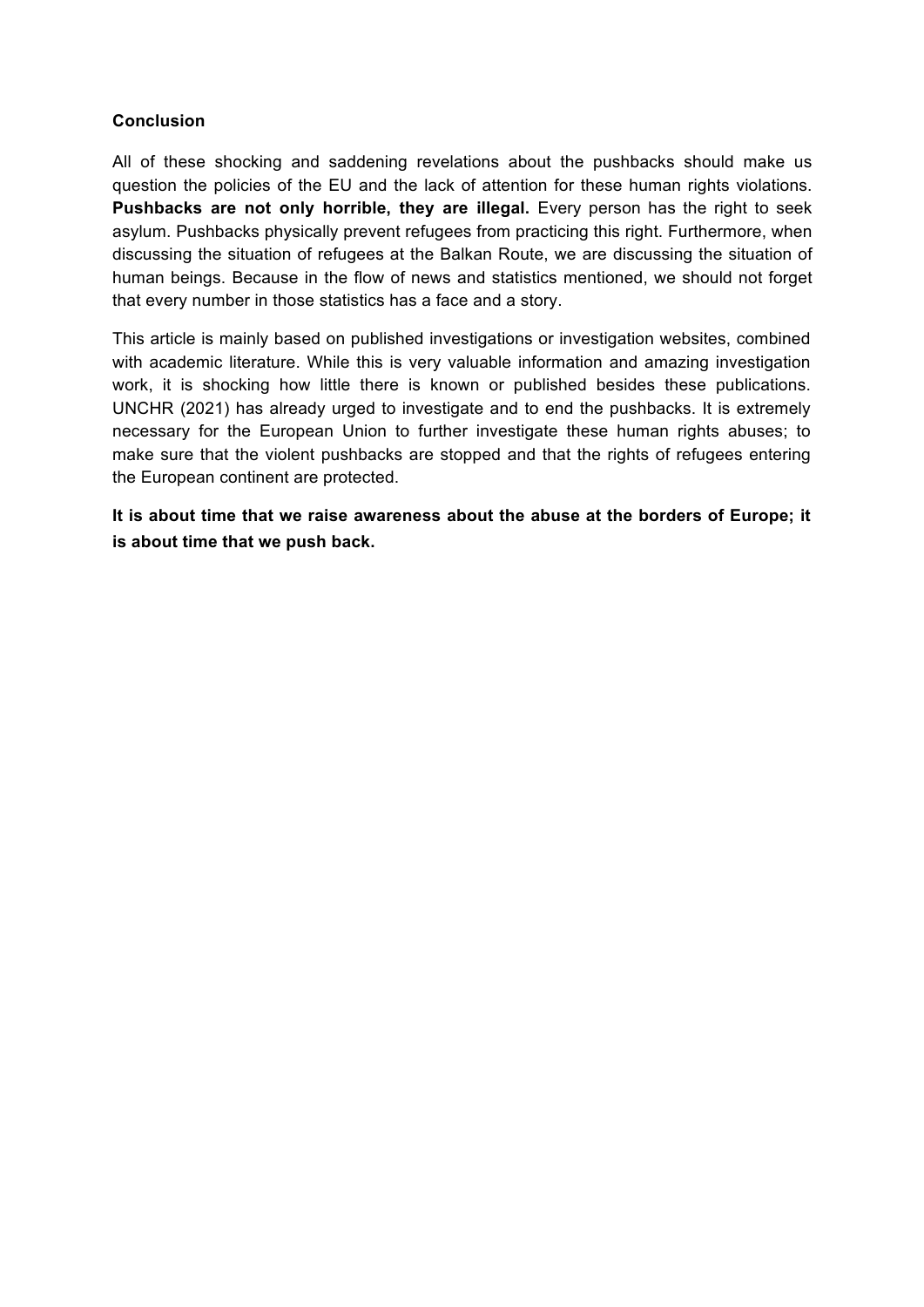#### **Reference list**

- Abikova, J., & Piotrowicz, W. (2021). Shaping the Balkan corridor: Development and changes in the migration route 2015–16. *International Migration, 59*(5), 248-265. https://doi.org/10.1111/imig.12828
- Aegean Boat Report. (n.d-a). ABR Statistics. Retrieved on February 15, 2022, from https://datastudio.google.com/reporting/1CiKR1\_R7-1UbMHKhzZe\_Ji\_cvqF7xlfH/pag e/A5Q0
- Aegean Boat Report. (n.d-b). The Story. https://aegeanboatreport.com/the-story/
- Amnesty International. (2021, June 23). Greece: Pushbacks and violence against refugees and migrants are de facto border policy. https://www.amnesty.org/en/latest/news/2021/06/greece-pushbacks-and-violence-ag ainst-refugees-and-migrants-are-de-facto-border-policy/
- Beer, A., Bakotin, J., Christides, G., Deeb, B., Derifaj, D., van Dijken, K., van Driel, E., Govedrica, S., Keizer, P., Laghai, S., Lüdke, S., Popviciu, A., Sabic, lamia., Sapoch, J., Simeonidis, P., Statius, T., & Vögele, N. (2021, October 6). Unmasking Europe's Shadow Armies. *Lighthouse Reports.* https://www.lighthousereports.nl/investigation/unmasking-europes-shadow-armies/
- Bellingcat. (n.d.). About. https://www.bellingcat.com/about/
- Border Violence Monitoring Network. (2021, March 10). "They just ordered us to jump in the middle of the river. They don't care if you're holding a baby or not'." https://www.borderviolence.eu/violence-reports/march-10-2021-0000-lavara-karayus uflu-3/
- Border Violence Monitoring Network. (n.d-a). BVMN History. https://www.borderviolence.eu/about/
- Border Violence Monitoring Network. (n.d-b). Details about pushbacks. Retrieved January 12, 2022, from https://www.borderviolence.eu/statistics/push-backs/
- Border Violence Monitoring Network. (n.d.-c). Pushbacks and police violence Legal framework. https://www.borderviolence.eu/legal-framework/
- Border Violence Monitoring Network. (n.d.-d). Statistics about the countries of push backs. Retrieved March 6, 2022, from https://www.borderviolence.eu/statistics/countries-ofpush-backs/
- Border Violence Monitoring Network. (n.d-e). Statistics about pushbacks. Retrieved January 12, 2022, from https://www.borderviolence.eu/statistics/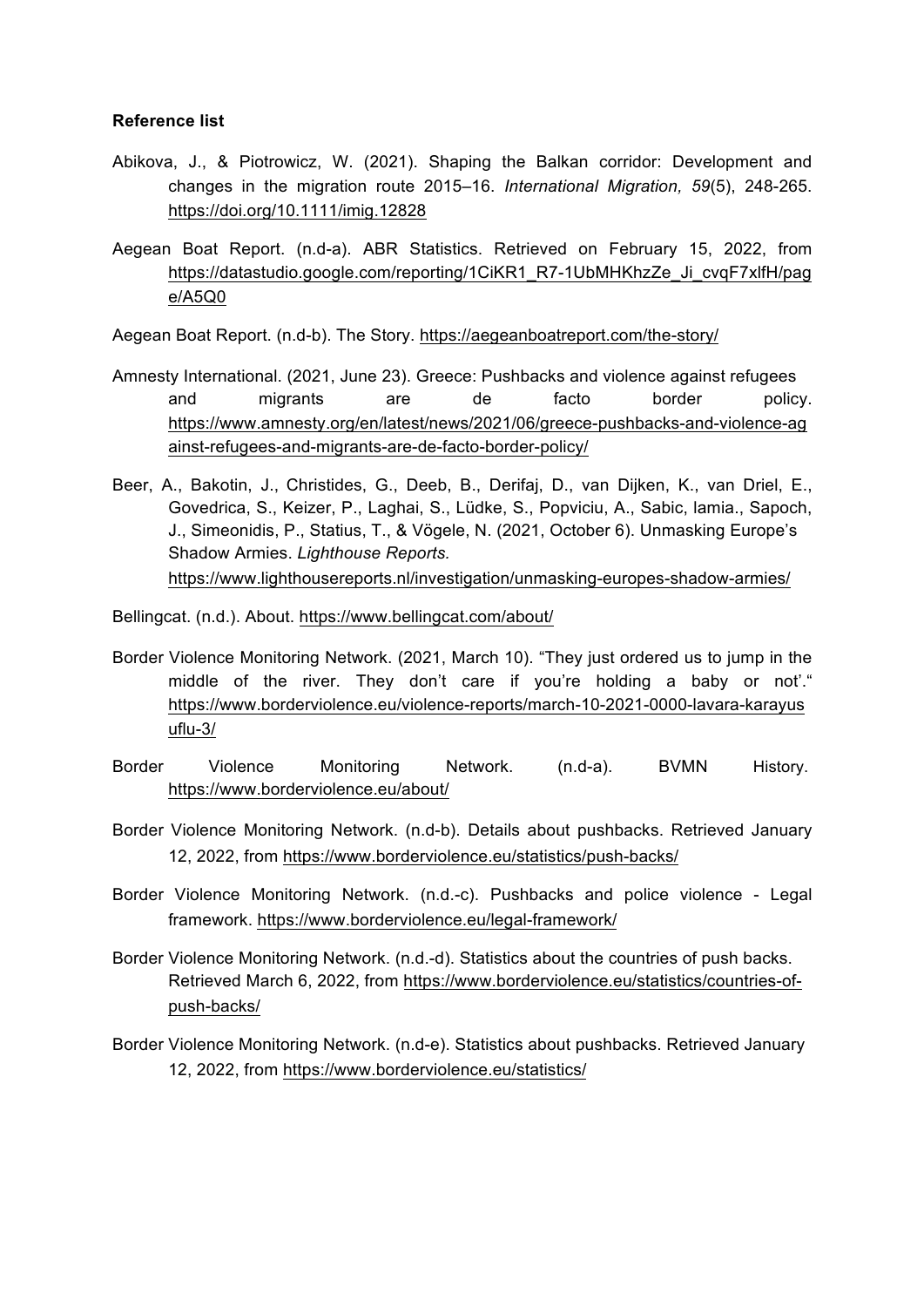- Christides, G., Deeb, B., van Dijken, K., Epp, A., Lüdke, S., Popoviciu, A., Šabić, L., Sapoch, J., Simeonidis P., & Vögele, N. (2021, October 7). Beatings at the border : Europe's violent shadow army unmasked. *Der Spiegel*. https://www.spiegel.de/international/europe/greece-and-croatia-the-shadow-army-tha t-beats-up-refugees-at-the-eu-border-a-a4409e54-2986-4f9d-934f-02efcebd89a7
- Deeb, B. & Hadavi, L. (2020, June 23). Masked men on a Hellenic Coast Guard boat involved in pushback incident. *Bellingcat*. https://www.bellingcat.com/news/uk-andeurope/2020/06/23/masked-men-on-a-helle nic-coast-guard-boat-involved-inpushback-incident/
- European Center for Constitutional and Human Rights. (n.d.). Pushback. https://www.ecchr.eu/en/glossary/push-back/
- European Council on Refugees and Exiles. (2022, January 14). Greece: deadly end to 2021, pushbacks prevent arrivals and drive people towards more deadly routes, closed controlled camps again face legal scrutiny and criticism. https://ecre.org/greecedeadly-end-to-2021-pushbacks-prevent-arrivals-and-drive-pe ople-towards-moredeadly-routes-closed-controlled-camps-again-face-legal-scrutiny-and-criticism/
- Flink, M. (2020, November 26). Why it is so hard to hold Frontex accountable: on blame-shifting and an outdated remedies system. *EJIL:Talk!* https://www.ejiltalk.org/why-it-is-so-hard-to-hold-frontex-accountable-on-blame-shiftin g-and-an-outdated-remedies-system/
- Freudenthal, E., Waters, N., & Williams, L. (2020, October 23). Frontex at fault: European Border Force complicit in 'illegal' pushbacks. *Bellingcat*. https://www.bellingcat.com/news/2020/10/23/frontex-at-fault-european-border-force-c omplicit-in-illegal-pushbacks/
- Grgurinovic, M. (2021, December 3). CoE Torture Watchdog accuses Croatia of abusing migrants at borders. *Balkan Insight*. https://balkaninsight.com/2021/12/03/coetorture-watchdog-accuses-croatia-of-abusi ng-migrants-at-borders/
	- Human Rights Watch. (2021, June 23). Frontex failing to protect people at EU borders. https://www.hrw.org/news/2021/06/23/frontex-failing-protect-people-eu-borders
- Hungarian Helsinki Committee. (2021, October 20). EU agency Frontex charged with illegal pushbacks. https://helsinki.hu/en/eu-agency-frontex-charged-with-illegal-pushbacks/
- Idzikowska, U. (2022, January 31). Hoe EU-grensbewaker Frontex steeds machtiger en dodelijker wordt. *One World.* https://www.oneworld.nl/lezen/politiek/migratie/hoe-eugrensbewaker-frontex-steeds-machtiger-en-dodelijker-wordt/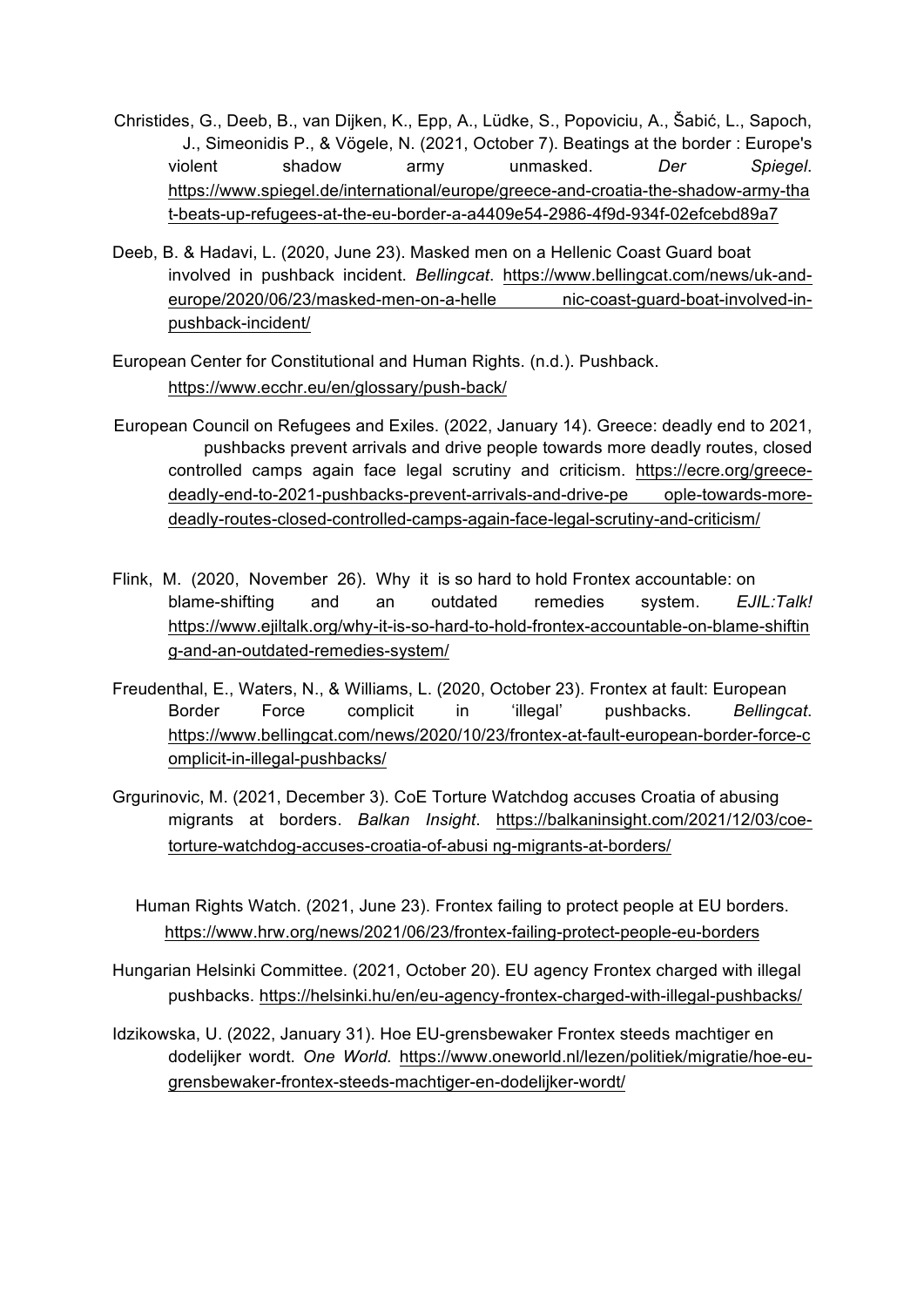- Isakjee, A., Davies, T., Obradović‐Wochnik, J., & Augustová, K. (2020). Liberal violence and the racial borders of the European Union. *Antipode*, 52(6), 1751-1773. https://doi.org/10.1111/anti.12670
- Jackson, T. (2021, July 2). the violent abuse of migrants at Europe's borders. *Refugee Rights Europe.* https://refugee-rights.eu/2021/07/02/the-violent-abuse-of-migrants-ateuropes-border s/
- Oxford Learner's Dictionary, (n.d.). Pushback. In *Oxford Learner's Dictionary Online*. Retrieved February 22, 2022, from https://www.oxfordlearnersdictionaries.com/definition/english/pushback?q=pushback

Polman, L. (2019). *Niemand wil ze hebben* (2nd ed.). Uitgeverij Jurgen Maas.

- Roessler, E. (2022, January 12). "Pushback" ist Unwort des Jahres 2021. *Tagesschau*. https://www.tagesschau.de/inland/pushback-unwort-des-jahres-101.html
- Strik, T. (2022 January 12). *Pushbacks aan de Europese buitengrenzen - de rol van Frontex en Nederland*. [Round Table discussion]. House of Representatives Round table discussion pushbacks. The Hague, The Netherlands. https://www.tweedekamer.nl/debat\_en\_vergadering/commissievergaderingen/details ?id=2021A07743
- UNCHR. (2021, January 28). UNHCR warns asylum under attack at Europe's borders, urges end to pushbacks and violence against refugees. https://www.unhcr.org/news/press/2021/1/601121344/unhcr-warns-asylum-underatta ck-europes-borders-urges-end-pushbacks-violence.html
- UNCHR. (n.d.). The 1951 Refugee Convention. https://www.unhcr.org/1951-refugee-convention.html
- Zoppi, M., & Puleri, M. (2021). The Balkan Route (and Its Afterlife): The New Normal in the European Politics of Migration. *Journal of Balkan and Near Eastern Studies*, 1-18. https://doi.org/10.1080/19448953.2021.2015658